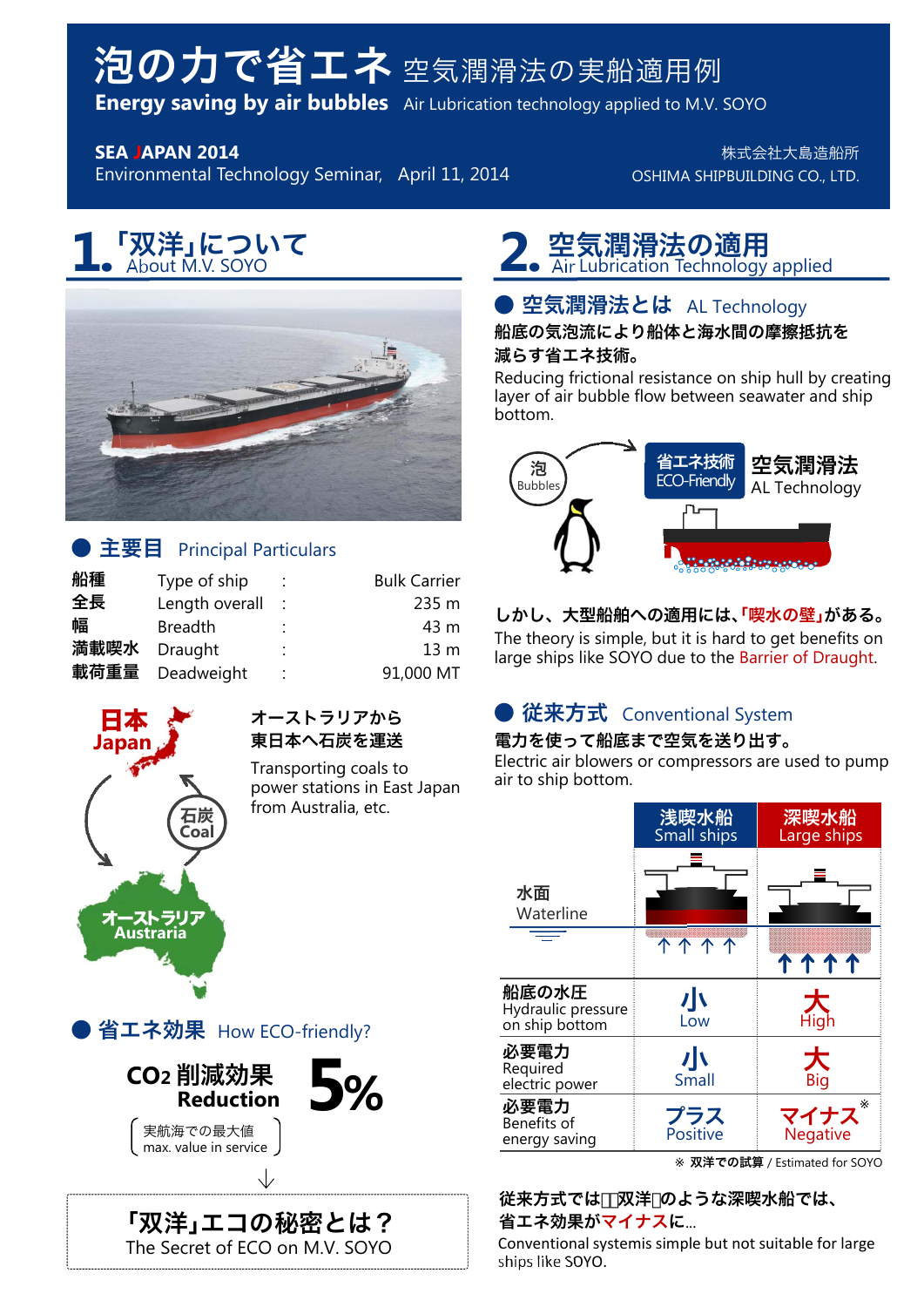# 「喫水の壁」打破に新技術投入

**New Thechnology introduced**

# ● 世界初方式 World's First

主機掃気バイパス方式

Main Engine Scavenging Air Bypass system



# 掃気とは? Scavenging Air

#### 主機の燃焼用圧縮空気のこと

Compressed air produced by turbocharger, supplied to main engine for combustion utilization



#### ① 主機の排気でタービンAを回転 Turbine wheel(A) driven by main engine exhaust gas

- ② その回転力でコンプレッサホイールBを駆動 Coaxial compressor wheel(B) rotating together with turbine wheel(A)
- ③ コンプレッサホイールBが空気を圧縮 Suction air compressed by compressor wheel(B)

#### この圧縮空気が「掃気」といい、船底への空気投入に 電力は不要 !!

#### Scavenging air produced,

With the high pressure, scavenging air does not require extra electric power for its transportation to ship bottom !!

## 省エネ効果がプラスに !! 世界初方式は、「双洋 のような深喫水船でも

By this method, positive effects in energy saving can be expected even for large ships like SOYO !!



# 掃気バイパス最適化

Optimization of Scavenging Air Bypass system



● 掃気バイパス量の最大化 Acquisition of maximum amount of scavenging air

Minimization of deterioration in SFOC of main engine ● 燃費率悪化の最小化

## **2**年間の主機陸上試験および調整を行い改善。 当初試算**2%**悪化を最大**0.4%**に抑え **1/5**に。

Prior to the determination of main engine, adjustments of turbocharger and main engine shop tests were repeatedly carried out over two years. Deterioration in SFOC was limited to acceptable level from initially estimated 2% to final 0.4%.

# ● 船底気泡流最適化

Optimization of air bubble flow under ship bottom



# <sub>目的</sub> 船底を均質な泡で万遍なく覆う

Covering ship bottom as wide as possible by uniform air bubbles

# 検討・実験・改善を重ねた

Design, tests, optimization were repeated for

- 内部構造 Inner structures
- 空気吹き出し位置 Configurations of air outlets on ship bottom
- 吹き出し口形状 Opening patterns of air outlets



回流水槽実験 Tests in CWC



## 水を循環させる回流水槽で実験を繰り返し、 最適な空気吹き出し口形状を選定。

In high speed Circulating Water Channel, an air chamber with full scale was tested repeatedly to determine the best opening pattern of air outlets.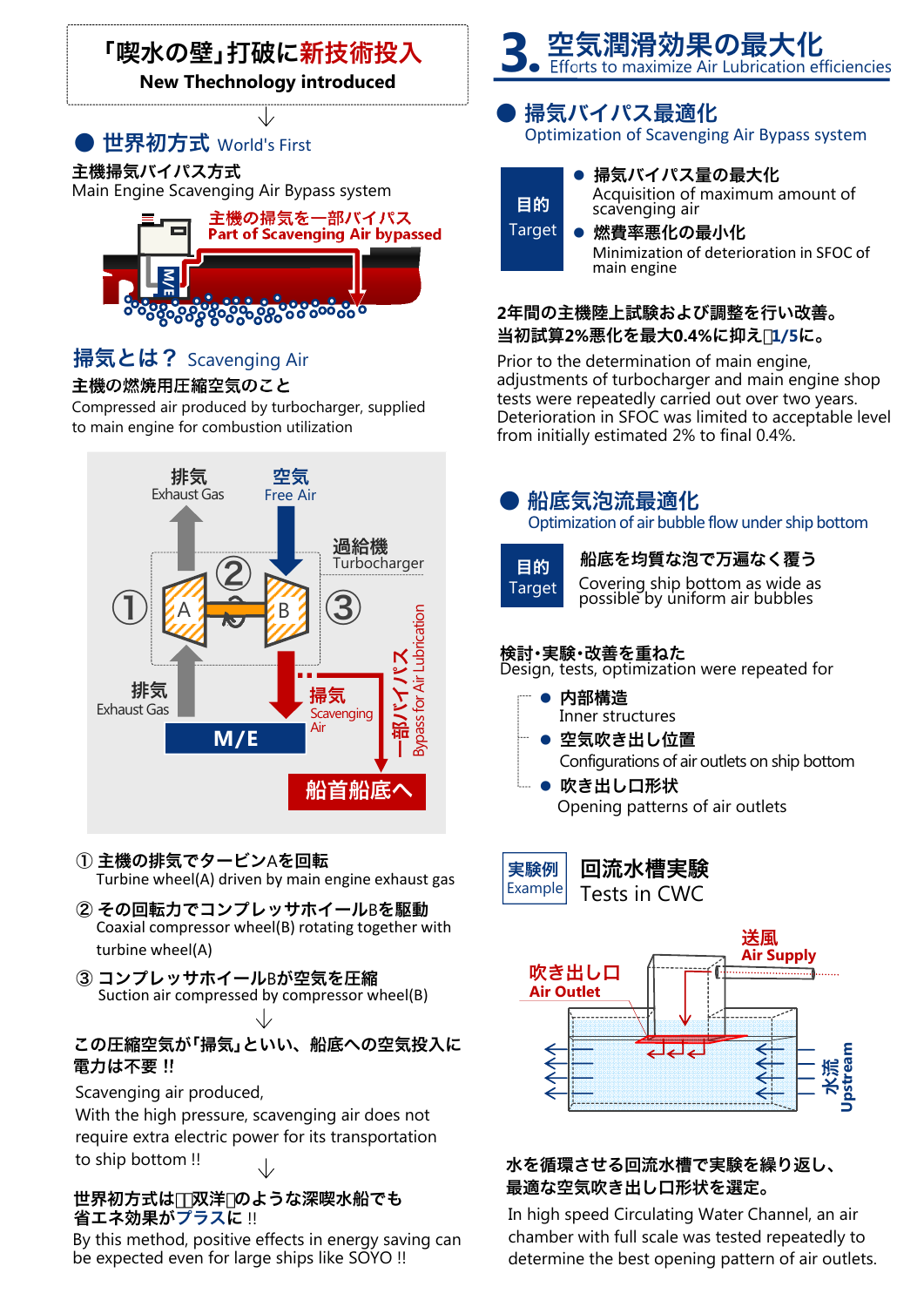# **検討した吹き出し口形状の例**

Part of tested air outlets



悪い例 良い例<br>Unsuccessful case Successful case Unsuccessful case





流れが不安定で、 Wavering and unstable air flow

流れか个女足 C、 そんが滑らかに流れている。<br>泡が白く波打っている。 Smooth and stable air flow Smooth and stable air flow

# **最適な吹き出し口形状を選定**

Best opening pattern determined

- 「喫水の壁」打破 Barrier of Draught removed
- 空気潤滑効果の最大化 Maximization of AL efficiency achieved





2012年6月17日、 双洋 は海上試運転へ出発 !! On 17th June 2012, SOYO departed for sea trial.

# ● 軸馬力計で一目瞭然

Viewing AL benefits on display of shaft power meter



#### 泡の効果で、船を前進させるための主機馬力が 低下している。

With the assistance of air bubbles, less main engine power is enough to keep ship speed.



#### 喫水が異なる2つのコンディションで計測 To verify AL benefits in detail, speed trials were

conducted at sea trial on two different draughts.

|                           | 喫水の浅い<br><b>Normal</b><br><b>Ballast</b> | 喫水の深い<br><b>Heavy</b><br><b>Ballast</b> |
|---------------------------|------------------------------------------|-----------------------------------------|
| <b>Draught</b>            | 6.6 <sub>m</sub>                         | 8.8 <sub>m</sub>                        |
| CO <sub>2</sub> reduction | 8.1%                                     | 4.4%                                    |

# 海上試運転において泡の効果が明らかに!

Energy saving by air bubbles confirmed !



## 「双洋」は就航後、技術者が乗船し実船計測を実施

During her maiden voyage, engineers from shipyard and operator got onboard SOYO, carrying out performance tests at the following conditions.



#### 空気潤滑システムの ON/OFF を1時間毎に繰り返し 計測を行い、効果を確認。

Switching ON/OFF Air Lubrication System every one hour, data recording and analysis were carried out over one month.